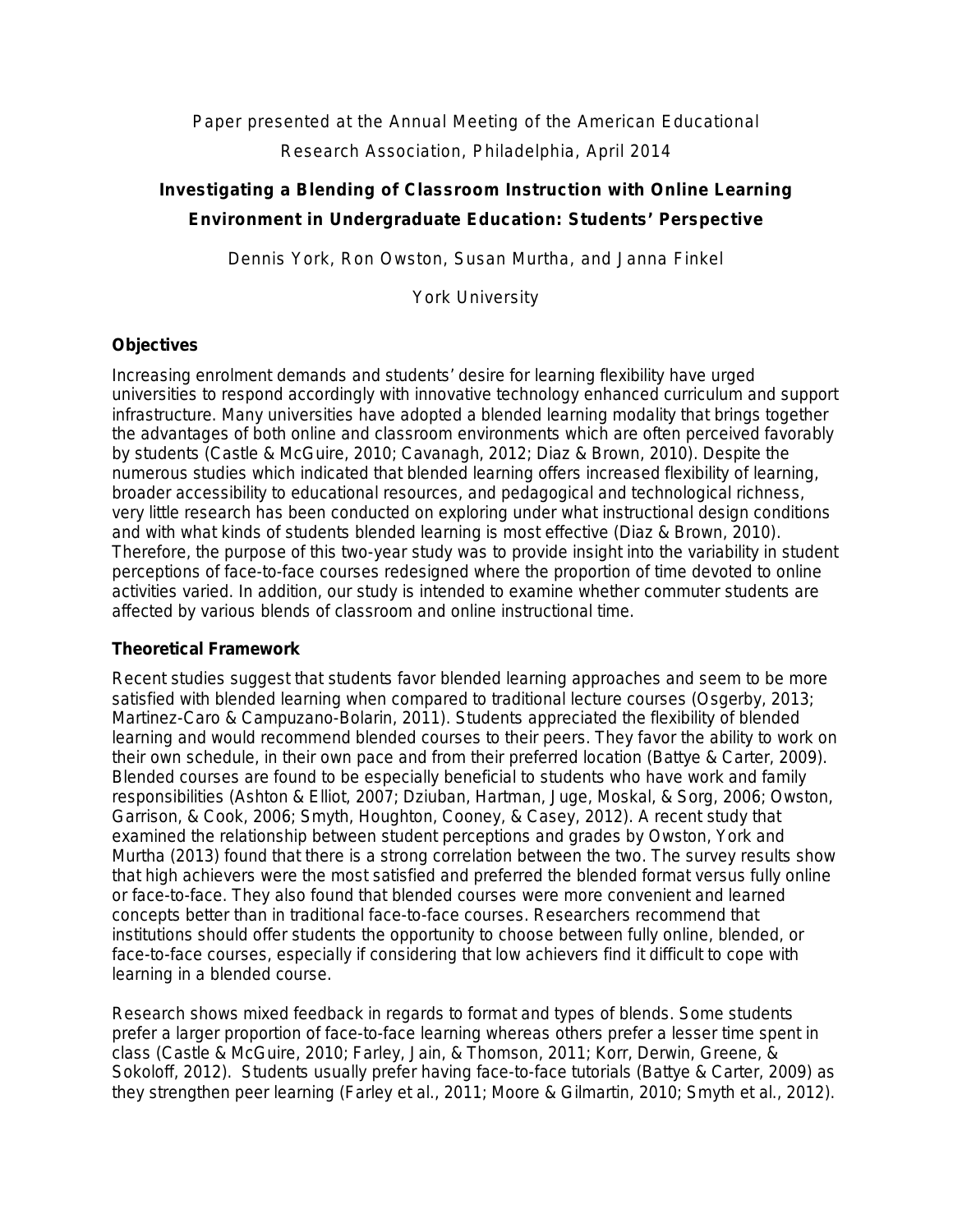Face-to-face interaction also encourages confidence and supports comprehension of material (Collopy & Arnold, 2009). Unlike upper-year students, first-year university students, especially, prefer that both lectures and tutorials should be taught in a face-to-face format rather than over the Internet, a preference that can be allocated to their lack of familiarity with self-directed and technology-mediated learning. Online discussions might be perceived by students as formal requirements rather than a valued component for their learning (Bliuc, Ellis, Goodyear, & Piggott, 2011). Ellis and Calvo (2004) report that the quality of the approach students exhibit in online and face-to-face discussions is in accordance with the way in which they perceive their learning context. The researchers add that students who have a poor perception of teaching would also neglect to understand the purpose and perform at a lower level in online discussion activities.

Recent studies offer explanations as to why students might experience discomfort in a blended course. Some students are concerned about the reduction of face-to-face interaction and the transfer of a greater amount of learning outside of the traditional classroom (Collopy & Arnold, 2009; Diaz & Brown, 2010; Hsu, 2011; Poon, 2012). Other students appear to be unprepared to navigate efficiently a blended course for lack of self-regulated learning skills needed to manage increased workload online and take their own responsibility for being actively engaged in the learning process (Collopy & Arnold, 2009; Harris, Connolly, & Feeney, 2009; Korr et al., 2012). Furthermore, students may be overwhelmed with the rapid pacing of a blended course that prolongs their class work over an extended period of time and become disruptive to their lives (Moore & Gilmartin, 2010; Smyth et al., 2012). The feeling of continuous learning might be influenced by dissociation of the relationship between online and in-class learning that might result in an increased redundancy of learning activities rather than concentrating on a particular task (Hsu, 2011; Reiss & Steffens, 2010; Korr et al., 2012).

#### **Methods and data sources**

A sample of 2,597 students (52% response rate) from a Canadian comprehensive urban university participated in the study. Over a two-year period, the instructors redesigned 40 undergraduate courses from a fully face-to-face lecture format into several different e-learning formats in order to improve students' accessibility and enhance their learning through the use of technology (Monahan, 2010). According to the proportion of class time replaced by time devoted to online activities, those courses were grouped into seven clusters: Web-enhanced (0% online replacement but supplemented with online resources or activities); Blend I (30% online replacement); Blend II (50% online replacement); Blend III (in-class lectures with online tutorials); Blend IV (online lectures with in-class tutorials); Blend V (class lectures with blended tutorials), and fully online (100% online) courses. All courses used Moodle, an open-source learning management system, in which course materials were distributed and online activities (e.g., video lectures and online forums) were carried out.

This research utilized a mixed-method approach to data collection and analysis triangulation to gain a better understanding of student perceptions across varied e-learning formats. Findings of inferential statistical analysis are derived from a student survey data collected at the end of each course participated in the project. The survey was adapted from existing student surveys employed elsewhere in e-learning studies in order to address issues such as sustaining students' satisfaction, providing better experience to commuter students, facilitating better engagement, and improving learning outcomes (e-Learning Working Group, 2010). The resulting survey contained 29 items, of which 23 were statements followed by a 5-point Likertstyle scale and 6 were multiple choice questions. Additionally, students were provided with an opportunity to elaborate on their responses provided in the survey. For the purpose of statistical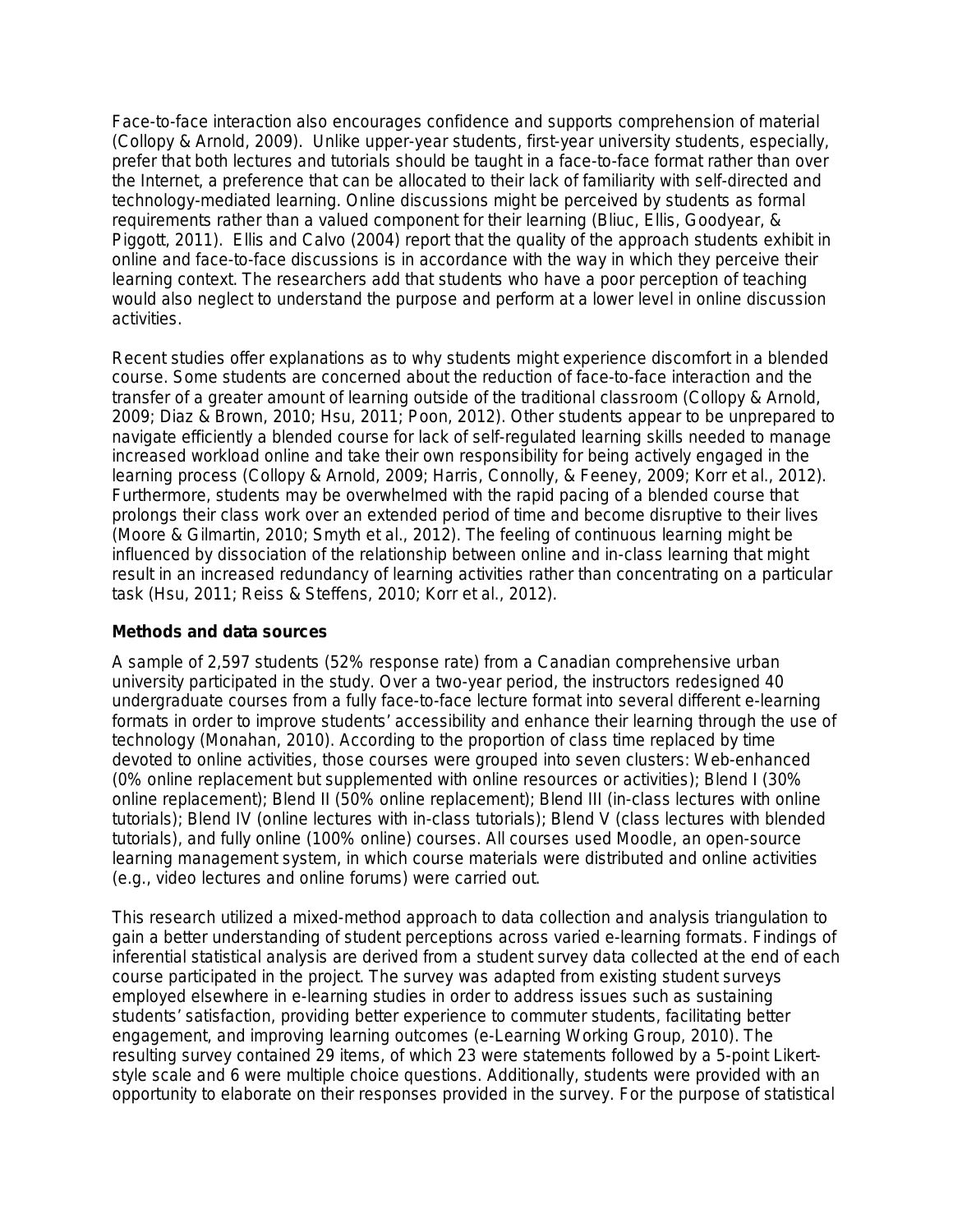analysis, data were analyzed using the Statistical Package for Social Sciences (SPSS) in an analysis of descriptives and both multivariate (MANOVA) and univariate (ANOVA) analyses of variance to examine the variability in students' perceptions of e-learning in courses where the proportion of time devoted to online activities varied. In addition to statistics, we performed content analysis of students' comments for trends and themes to achieve greater refinement in data analysis, as well as to elaborate on the emergent issues and concepts pertaining to different blends of classroom and online time as gleaned through the nuances of students' subjective learning experiences (Creswell, 1994; Greene, Caracelli, & Graham, 1989). Further, a triangulation method was employed to connect quantitative and qualitative data in order to corroborate the findings and to provide stronger direction for the optimal condition or blend of face-to-face and online instructional time in designing an undergraduate course.

## **Results and discussion**

Nearly 57% of students reported that they were satisfied with their e-learning course. MANOVA results revealed that students differed significantly on all measures of their perceptions of learning across various course formats, *V* = .619, *F*(29, 116) = 9.74, *p* < .01. Separate ANOVA analyses showed noteworthy differences in students' perceptions such as their feelings about reduction of travel time  $[F(6, 2566) = 98.29, p < .01]$ , flexibility in their personal schedule  $[F(6, 166) + 0.01]$ 2571) = 65.08, *p* < .01], engagement [*F*(6, 2559) = 40.06, *p* < .01], course satisfaction [*F*(6, 2577) = 61.27, *p* < .01], reliability of technology used for online portions of the course [*F*(5, 1897) = 43.04, *p* < .01], and user-friendliness of course Moodle sites [*F*(6, 2566) = 38.45, *p* < .01]. Follow-up Bonferroni post-hoc tests with ANOVA were conducted to examine pairwise difference among the means for significant variability in students' attitudes across all seven elearning models. The results showed that students in fully online courses scored significantly higher on all 23 attitude measures than students in most blended courses. Nevertheless, students in both Blend I and Blend II scored significantly higher on most measures, as compared to students in Web-enhanced, Blend III, IV, and V courses. Some of these findings could be affected by lack of information about a course format in academic calendars. Unlike fully online courses, a structural organization of blended courses (i.e., a rotation of in-class and online sessions) was not clearly explained in a course calendar that might have resulted in students' frustration with adjusting their schedules with other courses and their out-of-school commitments (e.g., work or family). Other factor might be that students in blended courses were not aware of the availability of courses which offered the same content in a traditional format.

In relation to students' preferred format of instruction, a series of post-hoc analyses showed that online students remained supportive of a fully online format, while students in blended courses tended towards a traditional classroom instruction. Although evidence suggest that Blend I students were disposed to attend blended lectures, as compared to students in Blends III through V who preferred both lectures and tutorials held in a classroom. Those students felt that watching lectures online was time intensive and challenging due to distractions at home and inability to manage a computer-mediated learning environment. Some students indicated that online lectures were hard to fit into their schedules and thus made them easy to fall behind in the course. Interestingly, Blend I students appeared to better understand the relationship between the online and face-to-face course components in the blended course, as compared to Blend V students who scored the lowest. The results also indicated that students in fully online courses were the most engaged, followed by students in Blend I and Blend II; while the least engaged students were in Blend V.

Further, a series of ANOVAs were conducted with two independent variables – course format and students' commuting status and survey measures as dependent variables. Findings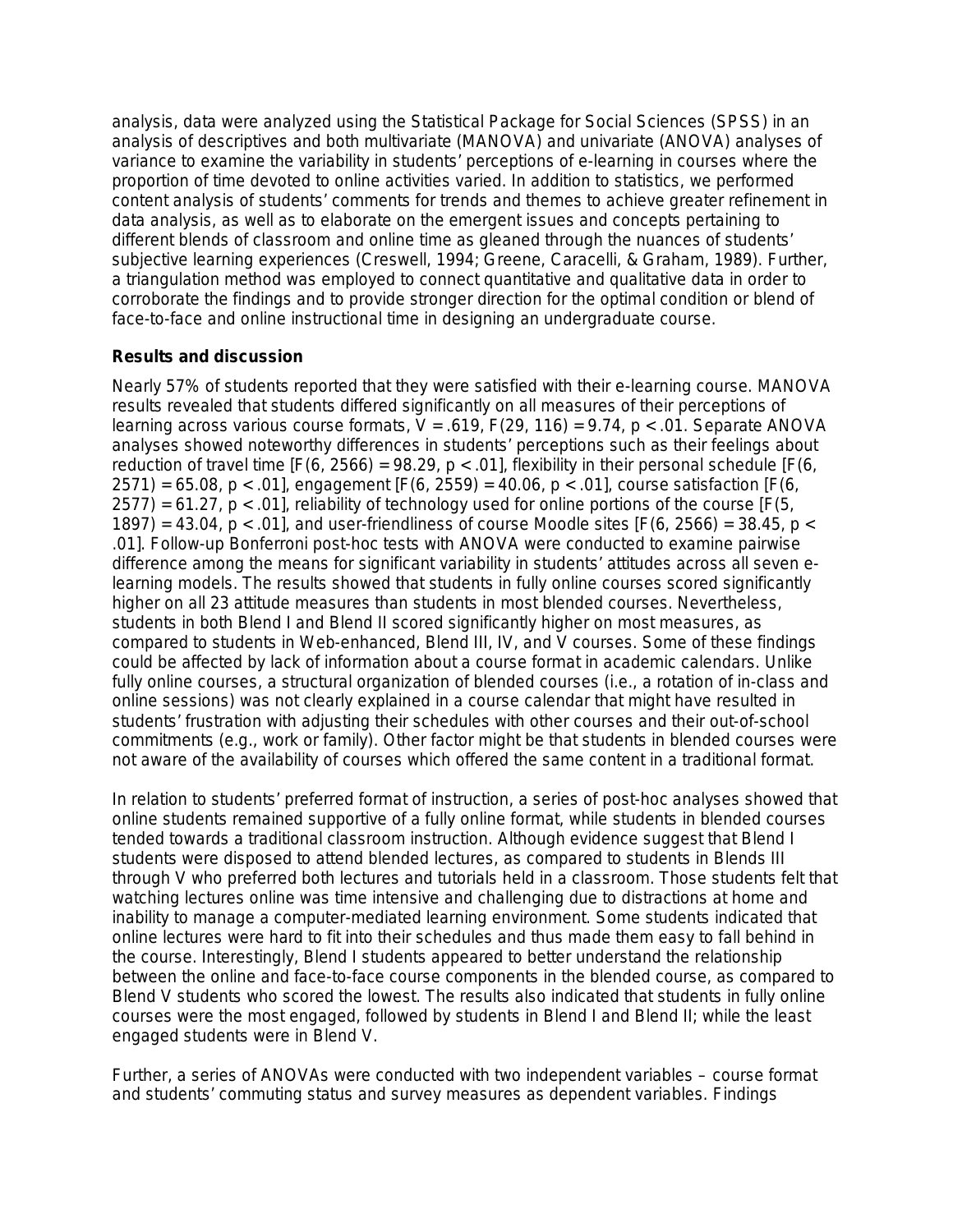revealed seven significant associations between the survey questions and two independent variables. Follow-up post-hoc testing indicated that commuter students in fully online courses were most positive on four measures representing the factors associated with Moodle comfort level, reduction of commuting time, reliability of technology for online activities, and clarification of course expectations, as compared to commuter students in Blend V who were the least positive on those measures. In addition, commuter students in Blend I and web-enhanced courses were more positive about increased interaction with other students, closer connectivity to others, and improvement of communication skills, as opposed to fully online students.

### **Scholarly significance of the study**

This study shows that students at large consider their learning in varied combinations of classroom and online instructional time as beneficial and satisfying. Although it appears that blended courses where in-class and out-of-class learning are rotated not on a fixed schedule – Blends III through  $V -$  are perceived less appealing to students as those programming options offer students less flexibility in being able to adjust their learning pathways in order to fit in their personal schedule and use learning time more efficiently to accomplish course objectives. Additionally, Blends III through V were implemented in large classes with over 250 students that might also affected negatively on students' perception of learning, that is consistent with research on class size in traditional instruction (Bandiera, Larcinese, & Rasul, 2008). This study suggests that if the design of a blended course is properly balanced (where an online component is less-dominant such as Blend I) and delivered to students on a fixed schedule, students may enjoy and benefit from their learning, particularly those who have to commute to campus to get their education.

## **References**

- Ashton, J., & Elliott, R. (2007). Juggling the balls study, work, family and play: Student perspectives on flexible and blended heutagogy. *European Early Childhood Education Research Journal, 15*(2), 167-181.
- Bandiera, O., Larcinese, V., & Rasul, I. (2010). Heterogeneous class size effects: New evidence from a panel of university students. *The Economy Journal, 120*(549), 1365-1398.
- Battye, G., & Carter, H. (2009). *Report on the review of online and blended learning.* Canberra, ACT: University of Canberra. Retrieved from:
	- http://www.canberra.edu.au/tlc/attachments/pdf/OBLR\_FINAL-JUN09.pdf
- Bliuc, A. -M., Ellis, R. A., Goodyear, P., & Piggott, L. (2011). A blended learning approach to teaching foreign policy: Student experiences of learning through face-to-face and online discussion and their relationship to academic performance. *Computers & Education, 56*, 856–864.
- Castle, S. R., & McGuire, C. J. (2010). An analysis of student self-assessment of online, blended, and face-to-face learning environments: Implications for sustainable education delivery. *International Education Studies, 3*(3), 36-40.
- Cavanagh, T. B. (2012). The postmodality era: How "online learning" is becoming "learning." In D. G. Oblinger (Ed.), *Game changers: Education and information technologies* (pp. 215- 228). EDUCAUSE. Retrieved from<http://net.educause.edu/ir/library/pdf/PUB720316.pdf>
- Collopy, R. M., & Arnold, J. M. (2009). To blend or not to blend: Online and blended learning environments in undergraduate teacher education. *Issues in Teacher Education, 18*(2), 85-101.
- Creswell, J. W. (1994). *Research design: Qualitative & quantitative approaches.* Thousand Oaks, CA: Sage.